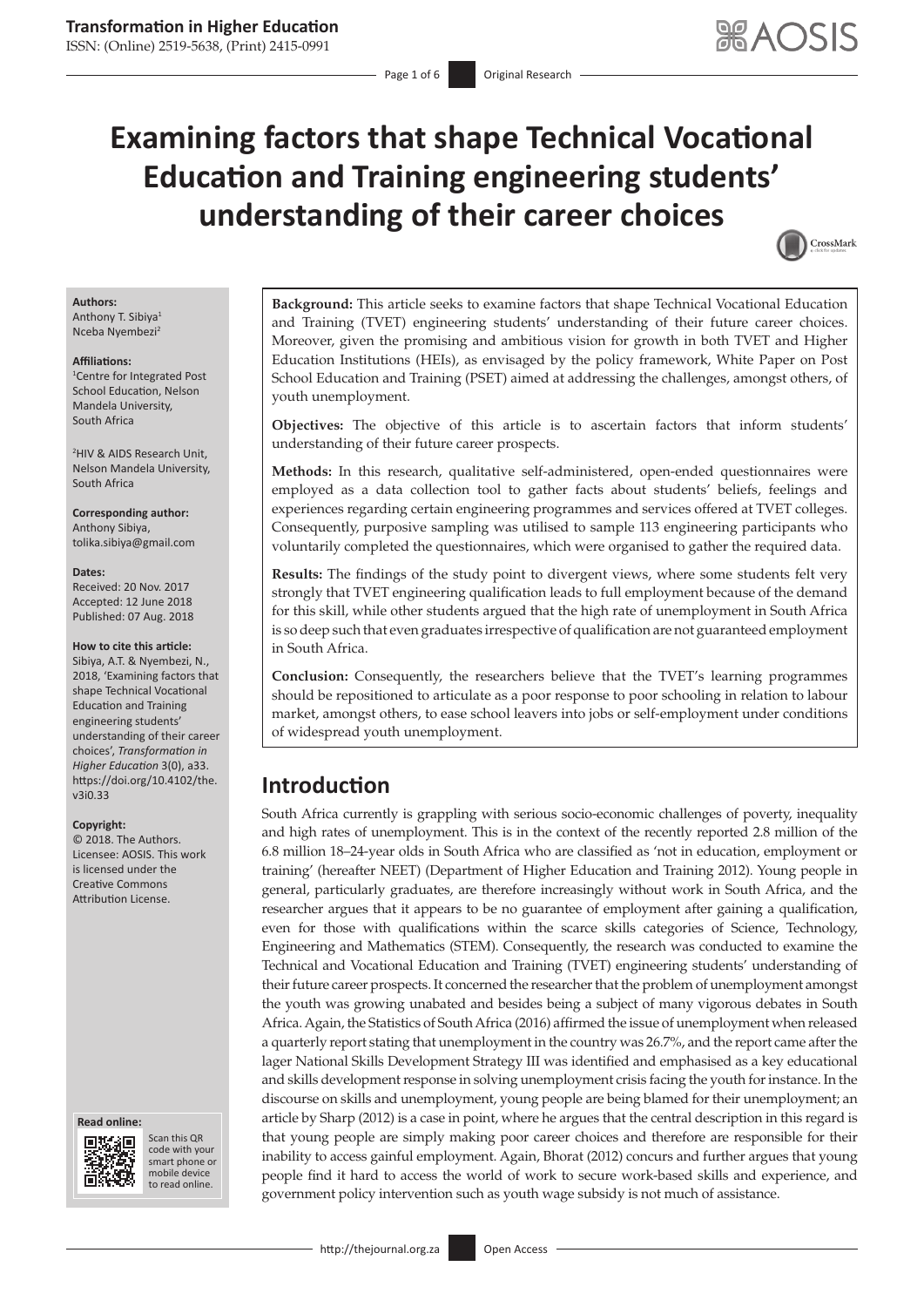# **Problem statement**

The problem of youth and graduate unemployment has been identified in various research reports including the National Treasury report (2011), which suggest that there were about 3 million unemployed youth in South Africa. This report corresponds with the DHET report on youth unemployment cited above and adds that more than 600 000 graduates with post-matric qualifications were unemployed (Bhorat 2012). As the researcher argued above, the frequent narrative is that young people, because of their poor career choices, are partly responsible for their unemployment status, and because of their laziness in some instances, some educational pundits blame the inadequate career exhibitions as the reason why young people often choose careers that lack industry relevance (Bhorat 2012). In this instance, Baatjes, Baduza and Sibiya (2014) argue that the problem of youth unemployment is framed within competing discourses of a skills crisis versus a job crisis. They argue that many scholars have perceived the skills mismatch and lack of graduate preparedness as the dominant discourse, which also links poor choices made by students to unemployment. Yet, at the same time, young people and students, in particular, are falling into the gaps, facing long-term (if not permanent) unemployment. Consequently, as Baatjes et al. explains, TVET sector faces the largest deficit and requires the greatest intervention. The Department of Higher Education through the White Paper for Post School Education and Training (PSET 2014) aims to expand the TVET sector in terms of enrolment and further ensures that SETA plays a facilitating role to ensure greater partnership and collaboration between TVETs and industries. This is a response to the growing needs of vocational skills; thus, unemployment facing the country explains the department.

However, Baatjes et al. (2014) argue that the escalating interest in vocational education has mainly been driven, amongst others, by the marginal status of vocational training, and in the last decade, the importance of vocational education has come into sharper focus because of radical changes in the global economic system. As such, changes have been combined with rapid scientific and technological innovation and transfer, which are premised on the demand for new ways of preparing young people for the labour market (Baatjes et al. 2014). They further contend that the role of vocational education has been regarded as a primary source in increasing the supply side of human capital for the economy, as well as addressing the increasing unemployment amongst the youth.

Having explained the problem, the question that lingers in the researchers is: To what extent, if any, do TVET college engineering students believe they will be employable after completing their engineering qualifications, considering high rates of unemployment in South Africa?

Research sub-question: What are the factors that shape students' career choices and how could these factors be examined or be interpreted to fully respond to the unemployment question? What informs students understanding of their future career prospects?

# **Theoretical framework**

The study adopted human capital theory as a theoretical lens through which the study is embedded. The human capital theory has influenced and shaped education and training systems across the globe. Consequently, the vocational education and training programmes in the South African context encourage or are rather inspired by human capital approach to human progress and development. Through this theory, investment in the education of individuals is regarded as the solution to all the structural problems of the economy and the labour market (Baptiste 2001).

Furthermore, the proponents of human capital theory argue that this concept of human capital originally refers to knowledge, attitudes and skills primarily developed and valued for productivity in the economy (Baptiste 2001). He further explains this notion that education is the most important single determinant of economic growth, which was initially advanced through the work of the human capital theorists Gary Becker and Theodor Schultz in the 1960s and 1970s (Baptiste, 2001). Again, according to him, Becker and Schultz believed that well-educated persons are more productive and are likely to get well-paying jobs (Baptiste 2001). In this instance, the researcher's employ of human capital theory has been selected as the theoretical framework, because the current vocational education and training and its application in South Africa advances the failed approach to human development.

The defining feature of economic debates in recent decades is the importance to which neo-classical economics have attached human capital as a determining factor of economic success and competitive advantage (Brown, Green & Lauder 2000). They further explain that it is a naïve argument that education is the most important and only single determinant of economic growth, which was initially advanced through the work of the human capital theorists Gary Becker and Theodor Schultz in the 1960s and early 1970s (Brown et al. 2000). Again, for them these theorists have reduced human behaviour to calculation rationality, wherein human beings are seen as purposeful and goal-oriented individuals who will, with no option, invest in the education in order to maximise their employment status (Brown et al. 2000). As consequence, Brown (1999) argues that human capital theory, which brought about new economies that needed highly skilled and qualified personnel, has thus proven to be a failure in relation to human development. Accordingly, Motala and Treat (2014) also support this critique, as they argue very strongly that the assumption that markets satisfy the pre-existing desires of consumers completely ignores the obvious ways in which markets manufacture needs and desires as opposed to merely responding to them. For Motala and Treat, this proposition has since been severely criticised in a growing body of research, and the limitations of human capital theory have become even more obvious because of the global economic crises. The growing critique of this narrowly conceived notion of education in relation to social human development has been exposed for what it is,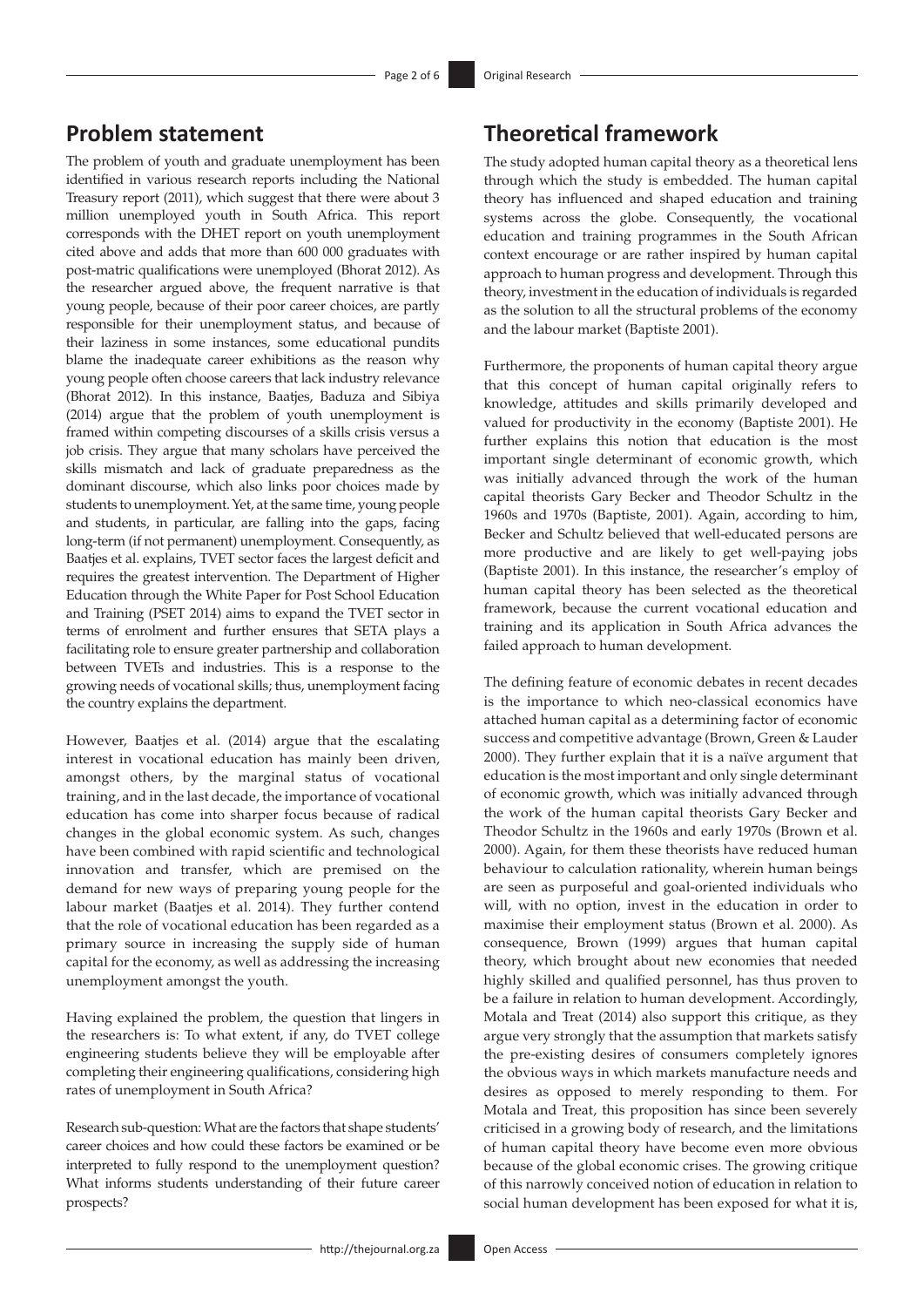not only with an advanced and well-grounded argument against it and its failures, but decry human beings being regarded on the same plane as machines or technological advancements.

Human capital theorists construe social inequalities not as injustice or the results of exploitation and oppression, but rather as the natural and inevitable outcomes of a competitive, free market (Baptiste 2001). To them, free markets are the most legitimate social institutions; that is, they are the only institutions that can adequately and justly govern, regulate and explain human behaviours and achievements and the definition of human capital as knowledge, attitude and skills that are developed and valued primarily for economically productive potential (Baptiste 2001). For human capital theory, investment in education accounts for economic growth; the rationale here is for education regarded as investment in human beings no different from investment in land or machines as they all represent enhancement of an economy (Ashton, Brown & Lauder 2012). Thus, this human capital theory model advances the following:

- • Education should be regarded as a private good that is a tradable commodity in the market place for money and status.
- Private return on human capital investment (education) provides an incentive to progress to further education.
- Further education should be oriented towards the labour market (supply and demand).
- More education can be translated into higher productivity, which results in higher earnings.

In this instance, Motala and Vally (2014) point out that despite a body of knowledge critiquing human capital theory, it remains central to skills formation policies in most countries. In this regard, the researcher argues for a need for alternatives instead of a continuous and uncritical adoption of human capital theory prescripts in our education for development. There has to be this new alternative to education given the wide-ranging critique of human capital theory including its one-dimensional view of human beings; narrow understanding of skills and labour; its exacerbation of social inequalities; the development of 'underdevelopment'; blaming of the victims; and the privatisation of social problems (Baptiste 2001).

# **Methodological design**

The methodological approach used in conducting the study was a qualitative method. The researcher used a qualitative approach as a relevant method in this study as participants were given the opportunity to explain their thinking and perceptions around vocational education in relation to the labour market. This approach was carefully chosen as it aims for the depth of understanding rather than the quantity of understanding (Henning 2004). Again, explaining qualitative methodology, Ferguson (1993) describes qualitative research as a set of methods for conducting research and as a set of beliefs about our knowledge of the world. The researcher used a TVET college as a case study, situated in the interpretivist paradigm, to seek an understanding and to

explore factors that shape students' understanding of their future career prospects, while Yin (2009) defines a case study as an empirical research inquiry that explores the existing phenomenon within its real-life context, especially when boundaries between phenomenon and context are not clearly articulated. As stated in the abstract, a sample of 113 students participated in the study by completing self-administered, open-ended questionnaires. The selection of participants was based on non-probability sampling, in order to easily analyse the data the researcher made use of open coding.

When describing the method of data analysis, Henning (2004) describes it as a process, wherein data are thoroughly divided into categories to ascertain similarities or contrasts. It is these categories as they are divided that are called themes (Neuman 2006). This process of dividing data or clustering them according to similarities and differences was useful and helped with the interpretation of data. Furthermore, the clustered themes also gave a detailed description of the matter under investigation and the thinking of the students thereof.

### **Discussion on research findings**

The previous section explains in detail the methodology and design of the study. This part will discuss research findings. Suffice to say, the main findings of the research have been clustered in themes, which are further supported by few direct quotations from the student responses.

### **Educational aspirations**

For instance, some responses from students were as follows:

- 'I wanted to further my studies and obtain a degree/diploma so that I can more qualified'. (Participant 11, male, 24 years old)
- 'My hopes and dreams were to further my studies at the university, and do electrical engineering, to fulfil my dreams because my goals were to see myself successful, become an engineer'. (Participant 18, female, 21 years old)
- 'I wanted to study further to pursue my dreams; to learn more and be a graduate one day, to have a bright future and fulfil my dreams to become an engineer'. (Participant 26, female, 24 years old)

These are but few examples to illustrate the educational aspiration theme. The findings suggest that participants' educational aspirations while at school were to study further after finishing high school and then obtain employment. This educational desire for employment is entrenched from human capital theory, which argues that investment in the education of individuals is the solution to all the structural problems of the economy and the labour market (Baatjes 2005). The findings however, affirm this narrow argument advanced by proponents of human capital theory that knowledge, attitude and skills, are valued for economic productive potential, meaning without these (knowledge, skills and attitude), chance of being economic productive are very low (Baptiste, 2001). This approach to education and human development is narrow as it fails to define skills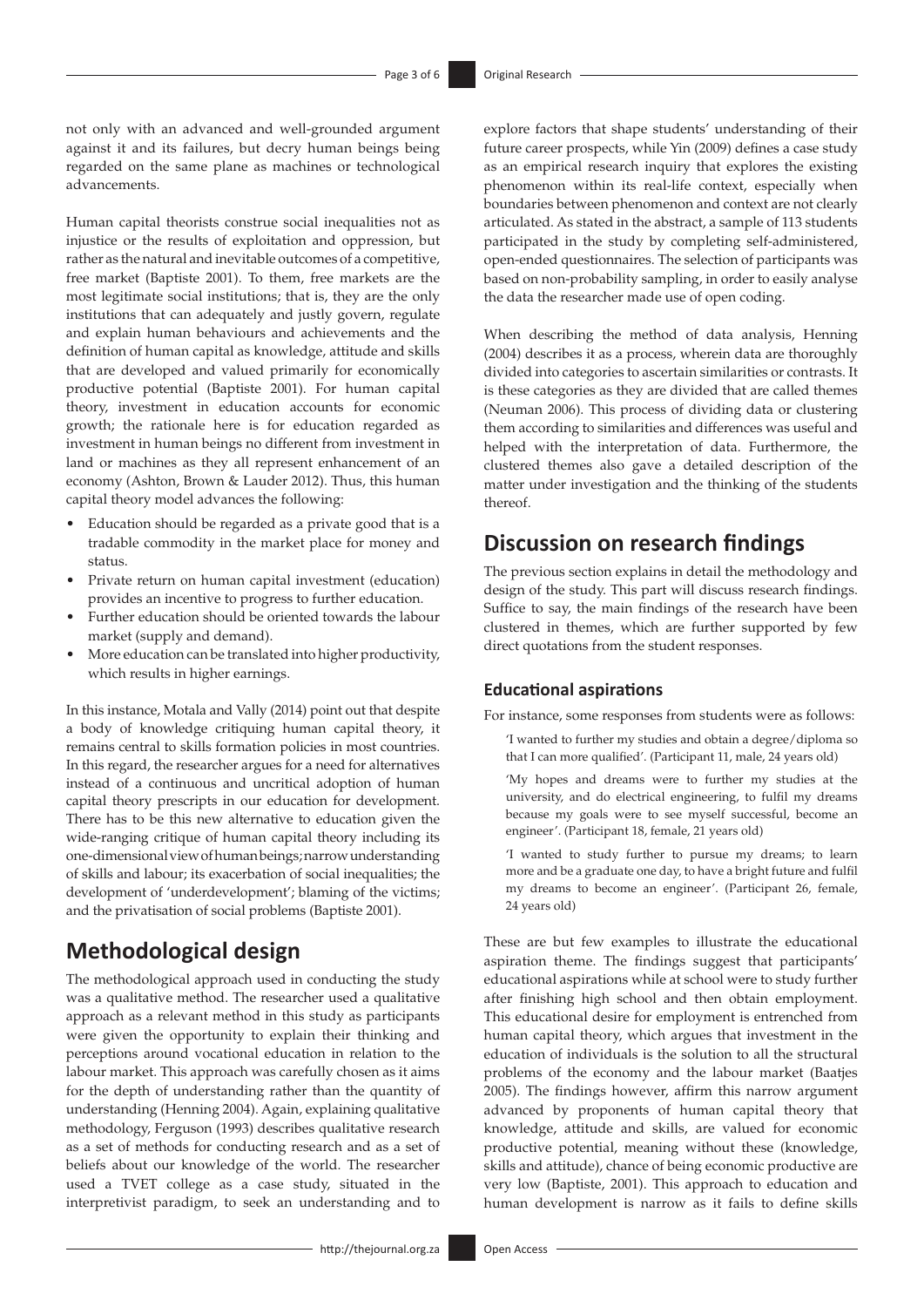formation as the development of the social capacity for learning, innovation and productivity (Brown 1999).

On the contrary, Marsh (2011) argues that education bears too much of the burden of our hopes for economic justice and that we ask education to accomplish things it cannot accomplish. He further argues that the appeal for education has displaced the debate about social class and economic power that progressive forces need to have if we are to understand the causes of and the cure for sustained poverty and increasing inequality. To start a debate, he argues that one needs to dismiss the belief that all or even most of our economic problems can be solved in a classroom (Marsh 2011) as this debate is being propagated by human capital theorists, who narrowly argue that education is about individual investment for personal development and success. The findings further speak to factors that shape their career choices, which amongst others is poverty and a high level of unemployment, which, combined, leads to personal ambitions cantered on personal skills.

#### **Personal skills required**

Examples of the response are as follows:

'Hard work is required and a positive attitude so that the person will not only work in the company but help it grow'. (Participant 45, male, 24 years old)

One student said:

'Companies require someone who is determined to work and employees who are always on time at work'. (Participant 48, Female, 26 years old)

In addition, another student felt strongly that firms require 'people who are good in time management and teamwork'. (Participant 54, female, 23 years old)

Students strongly believe that personal skills such as positive attitude, interpersonal skills, teamwork and time management, are necessary, and in some instances, personal skills such as positive attitude, interpersonal skills, hard work and dedication. However, they further argue that no one with required qualification should be denied access to employment, based on a lack of soft skills. In this regard, Lauglo and Lillis (1988) argue very strongly that vocational training should be about easing school leavers (NEETs) into practical jobs or training for selfsustenance or employment, especially under the conditions of widespread and worldwide unemployment of young people (Lauglo & Lillis 1988). However, the study findings entrench the view held by Rasool and Botha (2011) that there is a widely accepted definition of skills shortage or at least how government should respond to it. The nature, scale and severity of skills shortages are therefore often miscalculated, misunderstood and misused which results in poor public policies, with their associated high levels of wastage. As a result, the reliability and validity of the labour market data is of concern (Rasool & Botha 2011). The responses of students seem to suggest that qualification and skill are the same thing and that these should be adequate for an individual to be absorbed into the job market. Soft skills such as being hardworking, confidence, teamwork, honesty, determination and commitment cannot be a barrier to employment, as they are not taught in educational institutions. Therefore, although such soft skills are important, they should be a secondary consideration in employment with the primary factors being qualification (which at times is used interchangeably with 'skill'). The findings seem to concur with Lauglo and Lillis (1998) when they explain that the term 'vocationalisation' was meant curriculum change in a practical or vocational direction. They further argue that this is an old recurring policy theme in many countries around the world. These old but recurring policies are mainly a political response to poor articulation of schooling within the world of work (the labour market). It therefore makes sense that, as Kraak and Hall (1999) state, the TVET sector in South Africa does indeed face a multitude of complex problems. TVET systems across the globe are fundamentally shaped by the effectiveness of their articulation with the world of work as well as by the extent to which they grant meaningful access to further and higher learning. They further argue that in South Africa, this has not been the case, and as a result, the TVET system in South Africa has failed both to articulate itself to the world of work and to further higher learning (Kraak & Hall 1999). For them, this failure within the system in relation to the quality and relevance of TVET programmes leads to inadequate preparation for higher learning and articulation of the path to the world of work (Kraak & Hall 1999). Again, in this instance, Baatjes et al. (2014) concur and further explain that in its current form the TVET sector has failed to link young learners to real employment prospects. It has also failed to provide a meaningful learning pathway for employed adult workers to return to formal study to improve their overall skills and competencies. Increasing joblessness and underemployment amongst graduates is now being explained as a failure of curriculum models, including the lack of proper work-based learning or workintegrated tools as these fail to provide the essential skills required by the labour market (Baatjes et al. 2014). One can therefore conclude, based on these findings and discussion, that there is no linear relationship between vocational education and training and the labour market. Suffice to say, having an education does not automatically lead to employment, as it is not that simple.

#### **Employment opportunities in South Africa**

Again, here are some of the responses taken directly from the questionnaires regarding job opportunities in South Africa. These findings are a direct response to the question: In your opinion, what is the primary reason for youth unemployment in South Africa? One student responded that 'there is job scarcity and many people in South Africa and some are uneducated due to money problems which prevent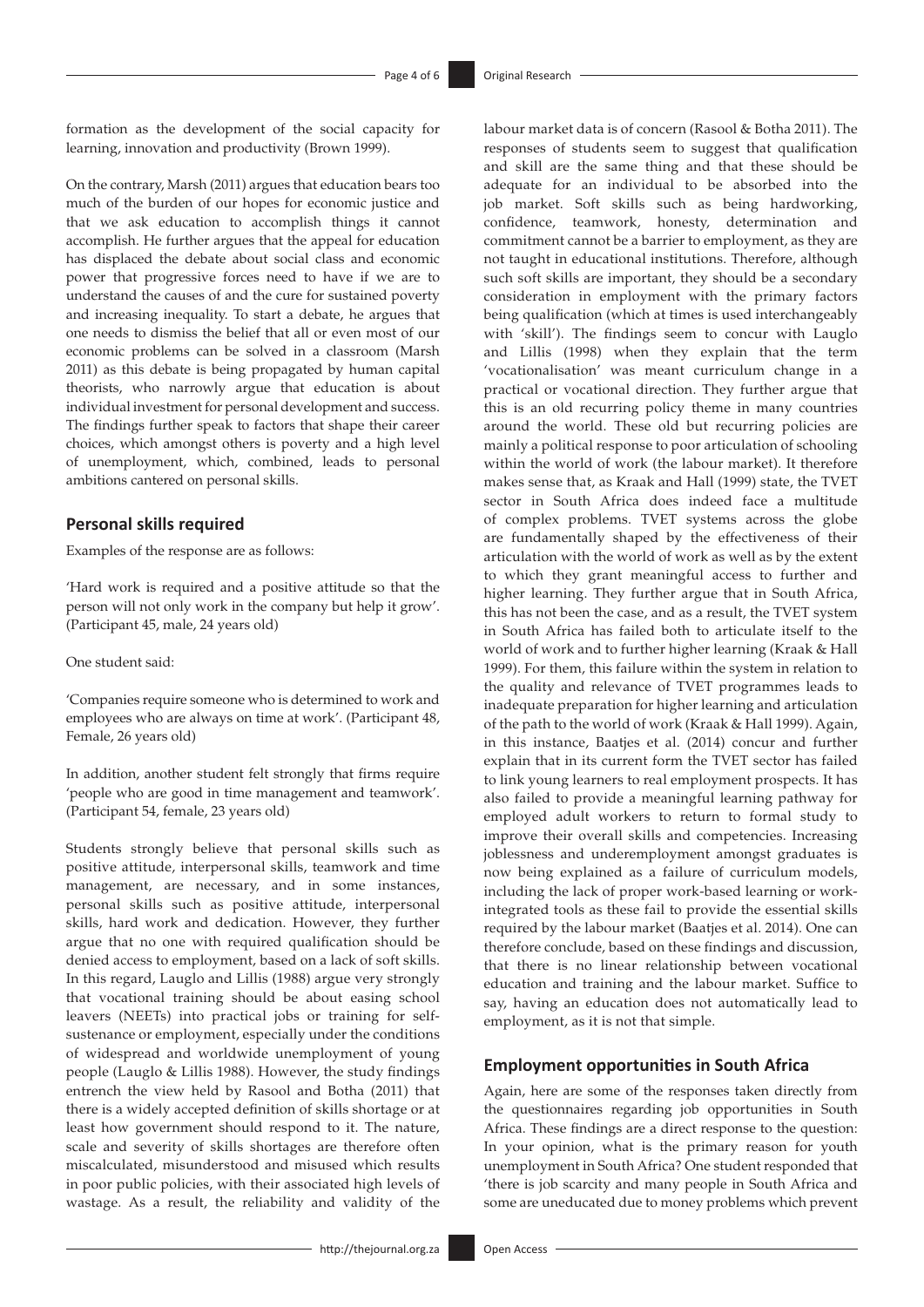them from studying further'. And others responded that 'Graduates are the ones who are unemployed here in South Africa; those who are successful don't have qualifications whilst graduates are unemployed'. In addition, one student responded that ' the value of the rand isn't powerful so work opportunities are scarce'*.* In this regard, students blame the state for its inability to create conducive environment for job creation. Young people are also required to have experience they do not have, so experience is also a barrier to any job opportunities that may be available in the market. One student asked in response to a questionnaire: *How do you expect graduates to have experience when they leave colleges or universities*. They argued though that for them the primary reason for unemployment is that jobs are scarce regardless of one's educational status. Furthermore, students argue that college education is not recognised in the labour market, as it seems there is no value in vocational training in South Africa.

Unemployment remains one of the major societal and macro-economic problems facing South Africa today and as such needs a holistic approach to youth development (Baatjes et al. 2014). As a result of this problem of jobs, one major policy should ensure that the youth do not lose touch with the labour market (Baatjes et al. 2014). Again, the student's response legitimised the National Treasury report (2011) which stated that over 30% of 18–24-year olds with tertiary education, which include university degrees, university of technology diplomas and college certificates were unemployed. Educational pundits such as Allais and Nathan (2014) argue that the South African economy has experienced what has been commonly referred to as jobless growth with capital, rather than labour-intensive forms of economic growth being the order of the day (Allais & Nathan 2014). However, employers do not seem to agree with a view that unemployment is because of job scarcity; instead, they argue to the contrary and say there is a mismatch of skills. For instance, Belt, Campbell and Gilles (2010) argue that a mismatch of skills in the labour market happens when employers are unable to, or have difficulty in employing people they need because they are not readily available in sufficient numbers with the required skills (Belt et al. 2010). Students are vehemently opposed to this dominant narrative of a mismatch of skills as purported by many including business in the discourse of skills and employment. Contrary to the popular narrative of skills shortage or mismatch as the reason for unemployment in the public domain, students seem to argue that lack of experience is the reason why young people are unemployed. This argument is further supported by Prinsloo (2011) who contends that graduates in the fields of engineering and science, mainly from South Africa's Further Education and Training colleges (now TVET), are given the knowledge and some practical training by institutions, but then left without any work experience, and ultimately, unemployment. The lack of employment or job opportunities for young people, particularly graduates from student's perspective, appears to be in opposition to the dominant view, which is lack of skills or skills mismatch.

Student's perspective affirms Brown's (1999) argument that the challenge of unemployment and poverty as a global phenomenon is understood differently within different national contexts. Furthermore, Brown (1999) argues that seeing the economy as analytically distinct from its social, cultural and political dimensions is neo-classical in approach and impedes the understanding of skills requirements. This neo-classical approach in seeing the economy as distinct from its social and cultural dimensions is critical for the mainstream economic analysis because it ignores the fact that individual actions are embedded in a social context and that norms, interpersonal trust, social networks and social organisation are functions not only of society but also of the economy.

### **Recommendations**

There should be more research conducted to explore the relevance of the curriculum content of TVET programmes in relation to needs of society and economy. The researcher in this regard suggests that there ought to be a study that explores the experiences of NEETs group on vocational education programmes. The college sector has to sharpen, equip and strengthen its research capacity; and remove outdated materials and machines, which are no longer relevant in modern day technology advancement.

The democratic state has a responsibility to ensure that vocational education protects democratic ideals while still preparing students for future career challenges, beyond meeting narrow business-only needs. A morally appropriate model for vocational education is found within a comprehensive democratic approach rather than what is currently available at the present moment and which are narrowly conceived as skills-based programmes.

It is the researcher's further suggestion that vocational education and training should be improved to better serve and equip individuals with knowledge and skills necessary to survive in their daily lives and further be context based. In addition, the researcher argues that vocational skills programmes must speak to people's rural context and should support their way of life. The White Paper on Post School Education and Training should directly guide the Education Department and other institutions towards building a developmental state with a vibrant democracy and flourishing economy. Furthermore, both HEIs and TVETs should collaboratively develop a responsive and context based curriculum that addresses the needs of the society. This should be the case because the researcher argues that a market-inspired curriculum, which targeted a particular segment to respond to market needs, have proven to be disastrous, as it produced social inequalities and exclusion. Again, a market-led curriculum, instead of responding to social issues, it manufactures them. Lastly, the Department of Higher Education should rather facilitate a discussion that begins to re-orientate vocational education in South Africa and furnish young people with the knowledge and skills they need in life as well as to contribute to societal development.